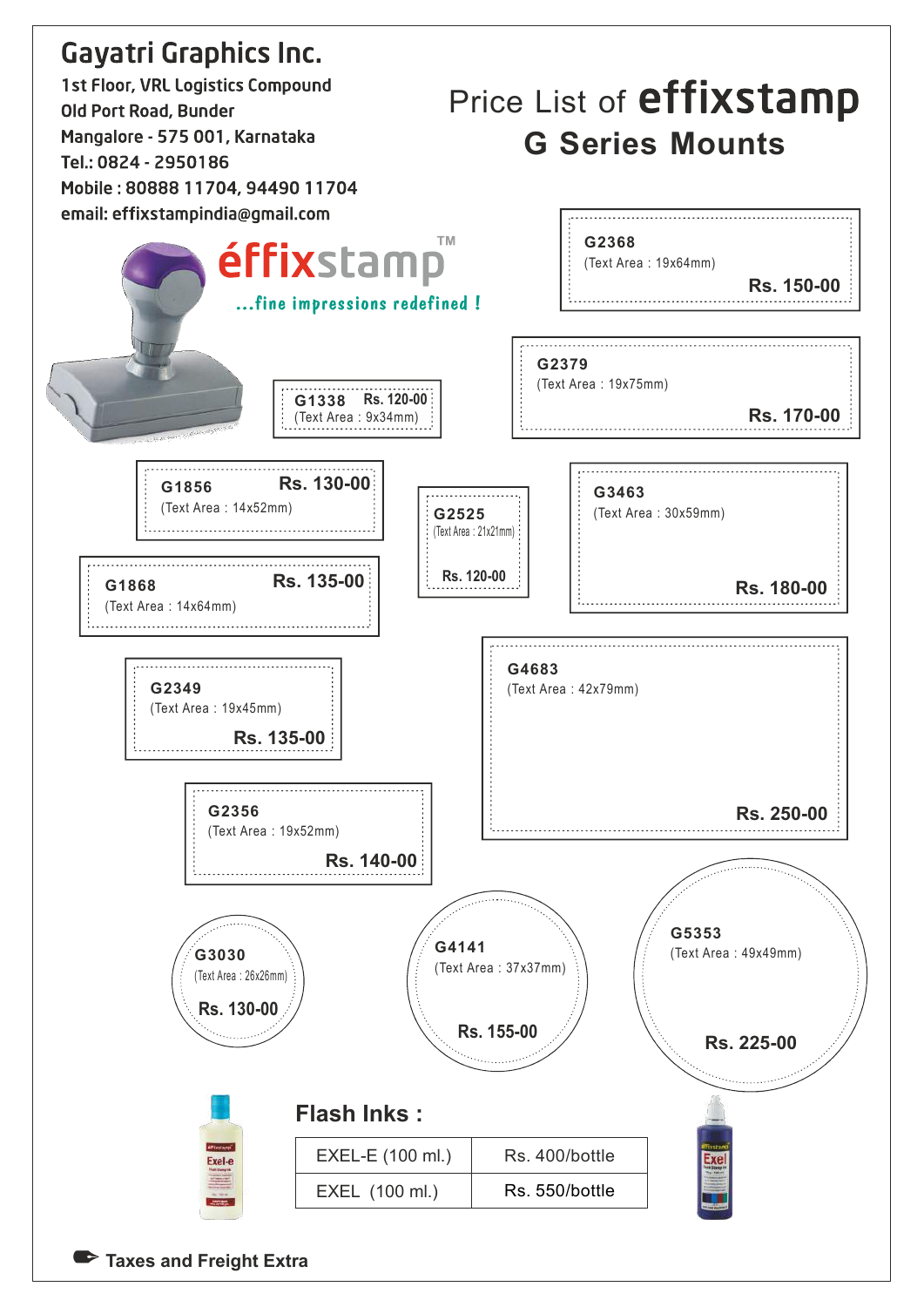1st Floor, VRL Logistics Compound Old Port Road, Bunder Mangalore - 575 001, Karnataka Tel.: 0824 - 2950186 Mobile: 80888 11704, 94490 11704 email: effixstampindia@gmail.com

 $\sqrt{ }$ 



| <b>INKING CHART FOR 'G' SERIES MOUNTS</b> |                 |  |
|-------------------------------------------|-----------------|--|
| <b>Exel &amp; Exel-E Inks</b>             |                 |  |
| <b>Model</b>                              | Ink Qty / Stamp |  |
| G1338                                     | 2.00 gms        |  |
| G1856                                     | 4.00 gms        |  |
| G1868                                     | 4.90 gms        |  |
| G2349                                     | 4.50 gms        |  |
| G2356                                     | 5.00 gms        |  |
| G2368                                     | 6.20 gms        |  |
| G2379                                     | 7.20 gms        |  |
| G3463                                     | 8.40 gms        |  |
| G4683                                     | 15.00 gms       |  |
| G2525                                     | 2.50 gms        |  |
| G3030                                     | 3.60 gms        |  |
| G4141                                     | 6.70 gms        |  |
| G5353                                     | 11.00 gms       |  |
|                                           |                 |  |

#### NOTE:

During Winter Season and in cold weather conditions, please increase the Ink Quantity by 10% of the above mentioned measurement for faster absorption.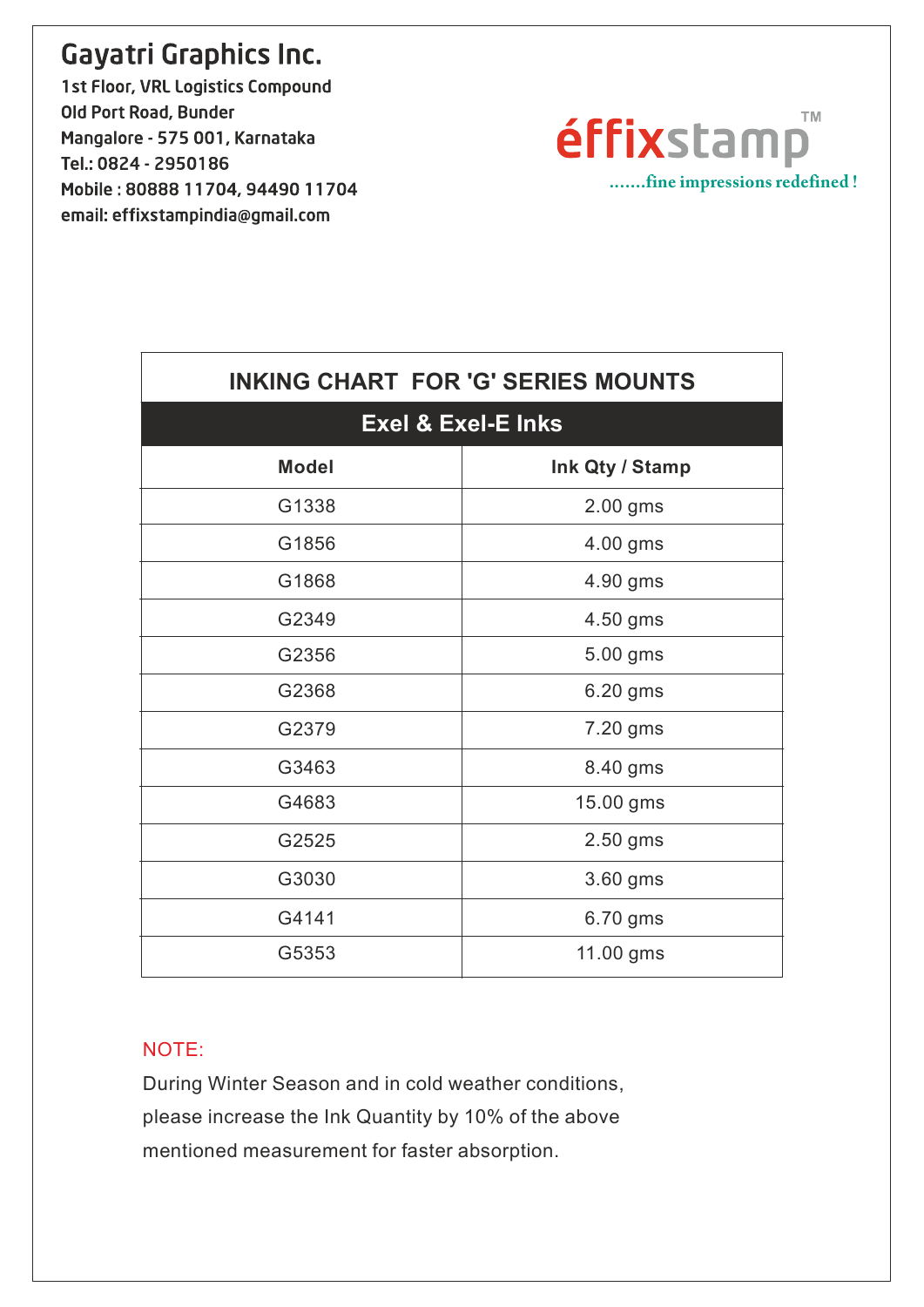1st Floor, VRL Logistics Compound Old Port Road, Bunder Mangalore - 575 001, Karnataka Tel.: 0824 - 2950186 Mobile: 80888 11704, 94490 11704 email: effixstampindia@gmail.com



## Price List of effixstamp PS Pocket Mounts

 $PS-1$ 32x32mm (Text Area : 32x32mm)

PS-2 56x24mm (Text Area : 56x24mm) (Text Area : 67x24mm)

PS-3 67x24mm

#### Inking Chart for PS Pocket Mounts

| <b>Mount with</b><br><b>Bonded Foam</b> |
|-----------------------------------------|
| 5.00 gms                                |
| 7.00 gms                                |
| 8.00 gms                                |
|                                         |



#### Flash Inks :

| EXEL-E (100 ml.) | Rs. 400/bottle |  |
|------------------|----------------|--|
| EXEL (100 ml.)   | Rs. 550/bottle |  |



#### Pocket Stamp :

| <b>Model</b> | <b>Mount with</b><br><b>Bonded Foam</b> |
|--------------|-----------------------------------------|
| <b>PS-01</b> | 115-00                                  |
| <b>PS-02</b> | 125-00                                  |
| <b>PS-03</b> | 135-00                                  |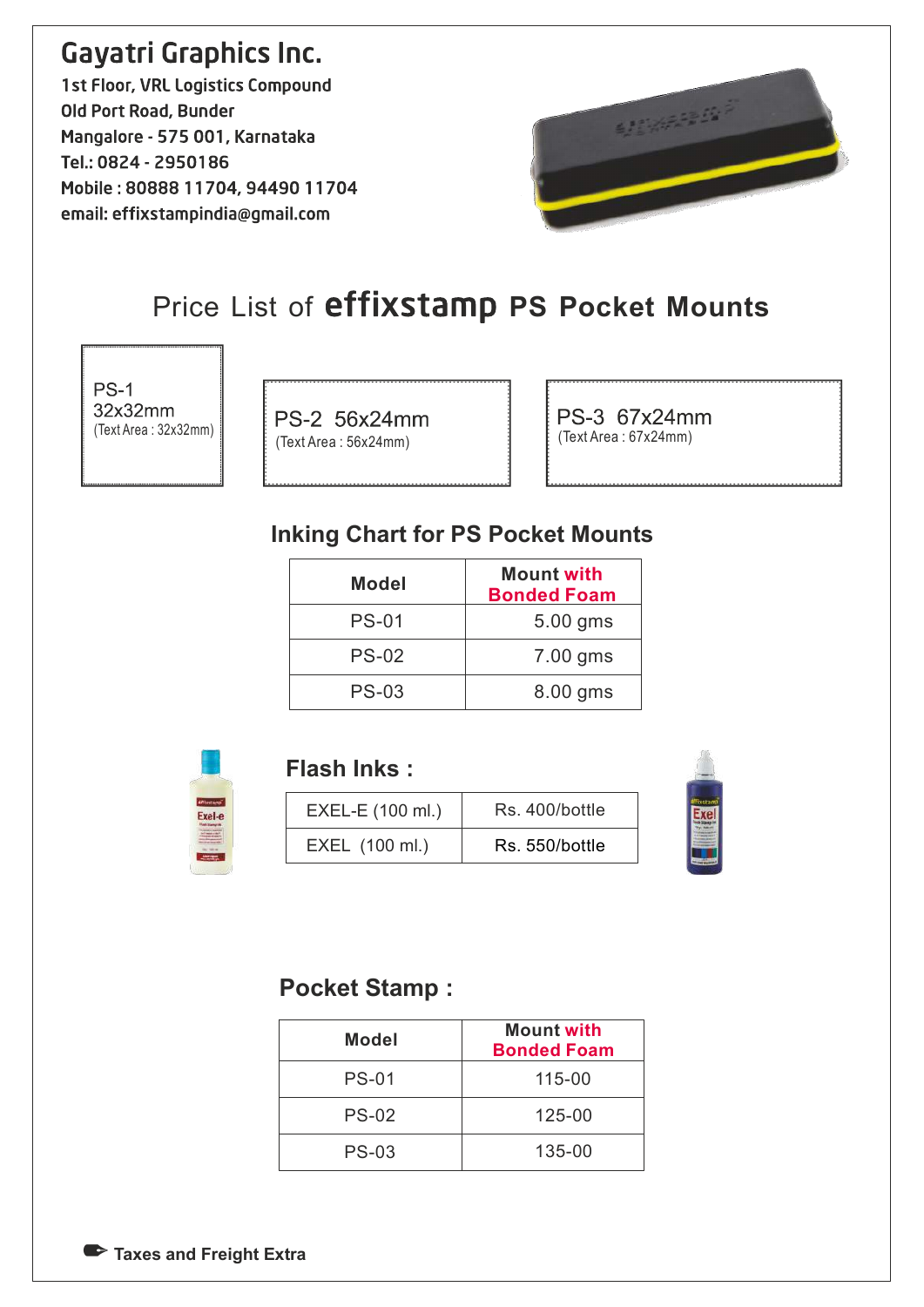#### **Gayatri Graphics Inc. TM** éffixstam 1st Floor, VRL Logistics Compound Old Port Road, Bunder .......fine impressions redefined ! C) Q Mangalore - 575 001, Karnataka Tel.: 0824 - 2950186 Mobile: 80888 11704, 94490 11704 email: effixstampindia@gmail.com

#### Price List of *effixstamp* Box Type Mounts with Bonded Foam/PreGlued Bonded Foam

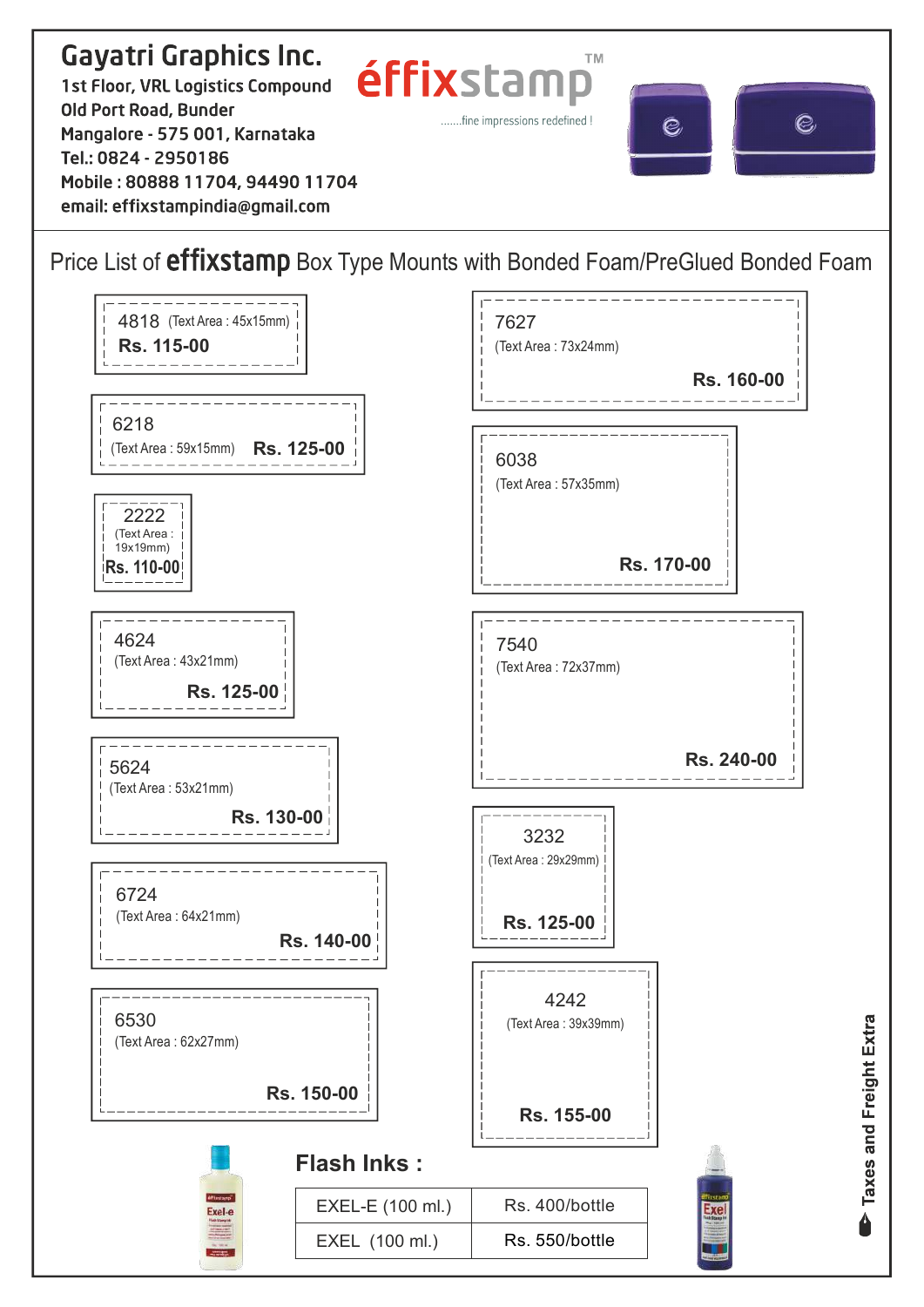1st Floor, VRL Logistics Compound Old Port Road, Bunder Mangalore - 575 001, Karnataka Tel.: 0824 - 2950186 Mobile: 80888 11704, 94490 11704 email: effixstampindia@gmail.com



.......fine impressions redefined !

### INKING CHART FOR BOX MOUNTS

| <b>Exel &amp; Exel-E Inks</b> |                 |
|-------------------------------|-----------------|
| <b>Size</b>                   | Ink Qty / Stamp |
| 4818                          | 3.40 gms        |
| 6218                          | 4.40 gms        |
| 4624                          | 4.40 gms        |
| 5624                          | 5.40 gms        |
| 6724                          | 6.40 gms        |
| 6530                          | 7.70 gms        |
| 7627                          | 8.10 gms        |
| 6038                          | 9.00 gms        |
| 7540                          | 11.80 gms       |
| 2222                          | 2.00 gms        |
| 3232                          | 4.10 gms        |
| 4242                          | 7.00 gms        |

#### NOTE:

During Winter Season and in cold weather conditions, please increase the Ink Quantity by 10% of the above mentioned measurement for faster absorption.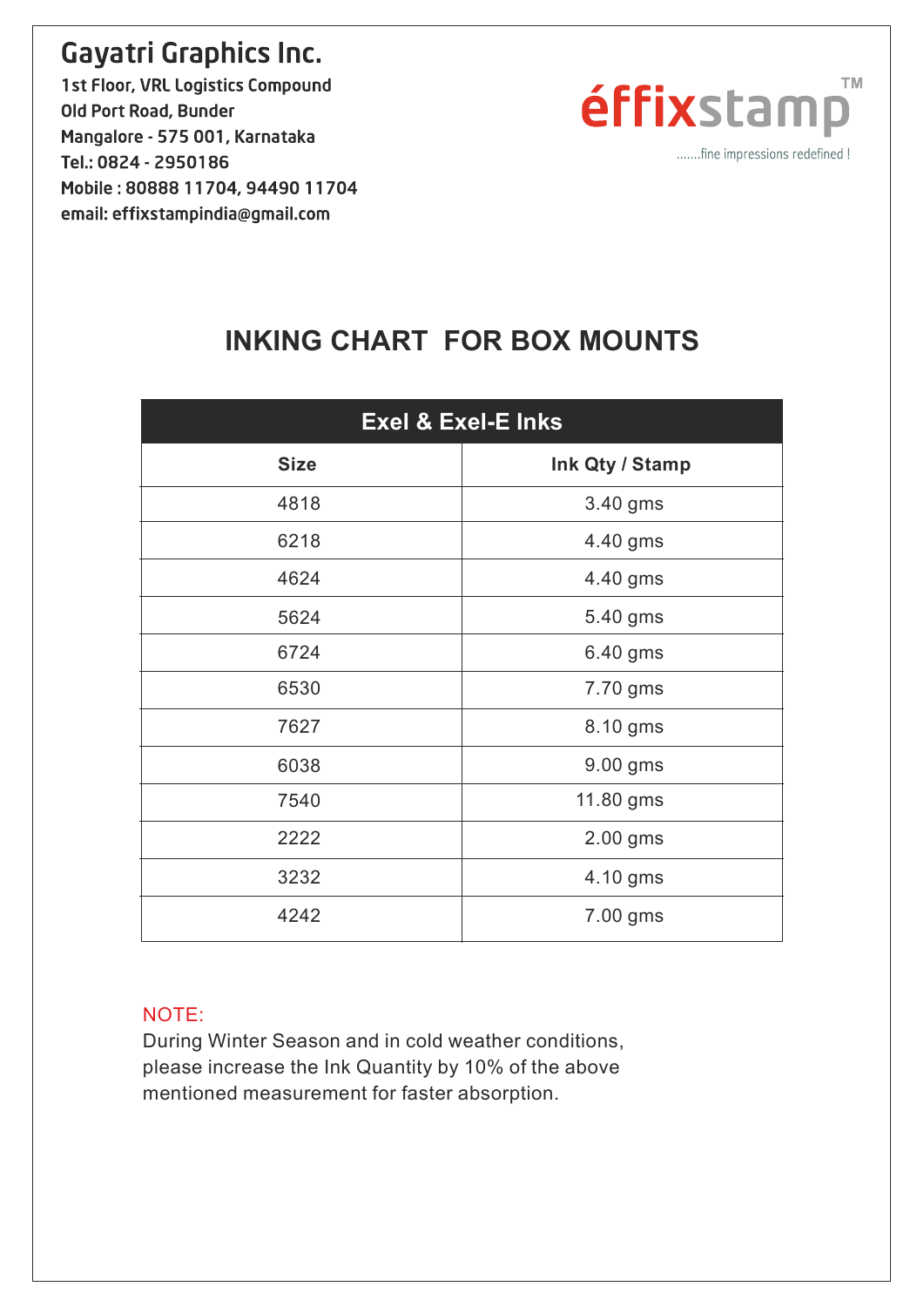**1st Floor, VRL Logistics Compound** Old Port Road, Bunder Mangalore - 575 001, Karnataka Tel.: 0824 - 2950186 Mobile: 80888 11704, 94490 11704

# Price List of **effixstamp** Crystal Refillable Mounts

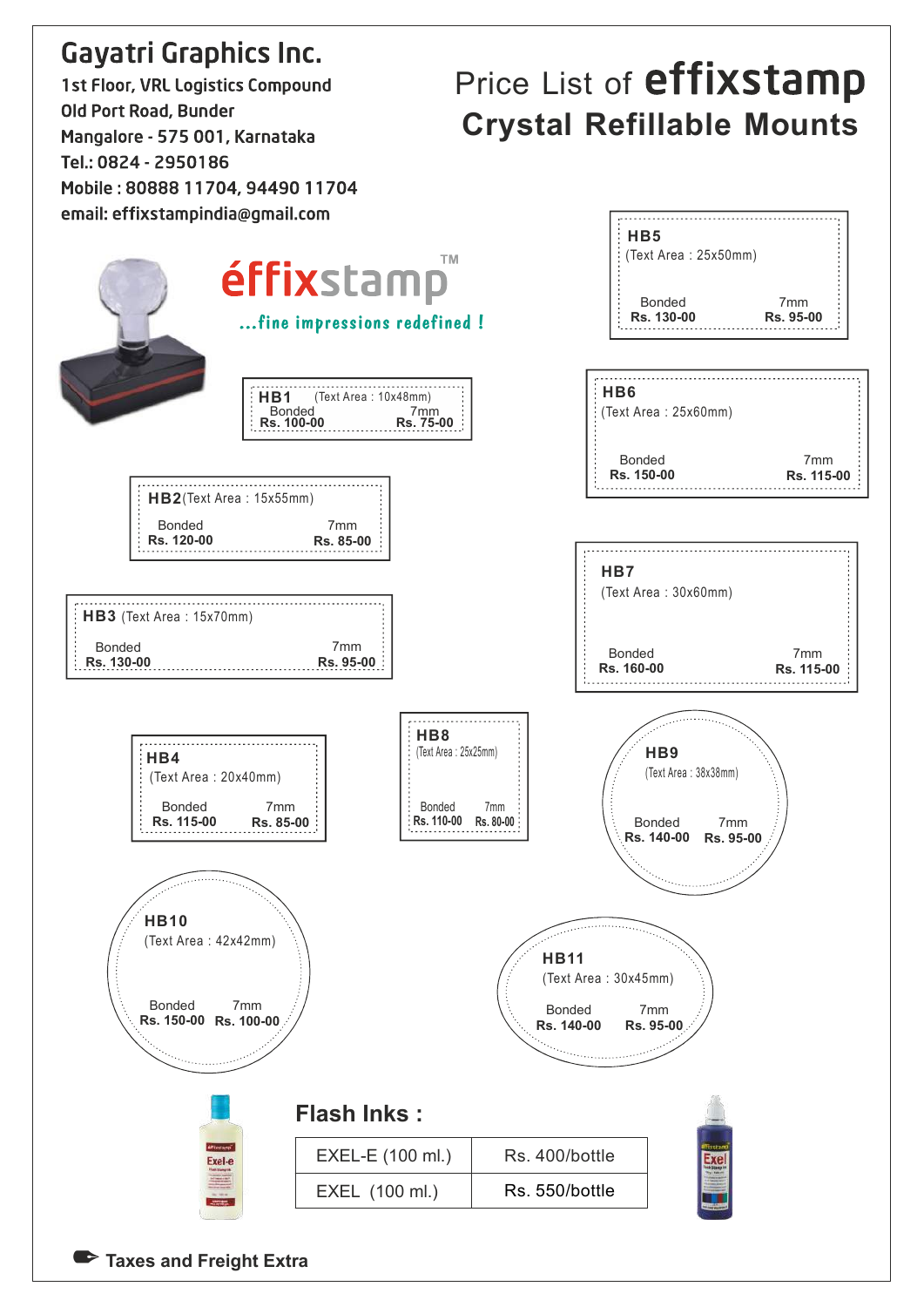1st Floor, VRL Logistics Compound Old Port Road, Bunder Mangalore - 575 001, Karnataka Tel.: 0824 - 2950186 Mobile: 80888 11704, 94490 11704 email: effixstampindia@gmail.com



.......fine impressions redefined !

### INKING CHART FOR CRYSTAL REFILLABLE MOUNTS

| <b>Exel &amp; Exel-E Inks</b> |                 |  |
|-------------------------------|-----------------|--|
| <b>Size</b>                   | Ink Qty / Stamp |  |
| <b>HB1-HB1048</b>             | 2.80 gms        |  |
| HB2 - HB1555                  | 4.40 gms        |  |
| HB3 - HB1570                  | 5.50 gms        |  |
| HB4 - HB2040                  | 4.20 gms        |  |
| HB5 - HB2550                  | 6.10 gms        |  |
| HB6 - HB2560                  | 7.30 gms        |  |
| <b>HB7 - HB3060</b>           | 8.50 gms        |  |
| HB8 - HB2525                  | 3.50 gms        |  |
| HB9 - HB3838                  | 6.90 gms        |  |
| HB10 - HB4242                 | 8.30 gms        |  |
| HB11 - HB3045                 | 6.50 gms        |  |

#### NOTE:

During Winter Season and in cold weather conditions, please increase the Ink Quantity by 10% of the above mentioned measurement for faster absorption.